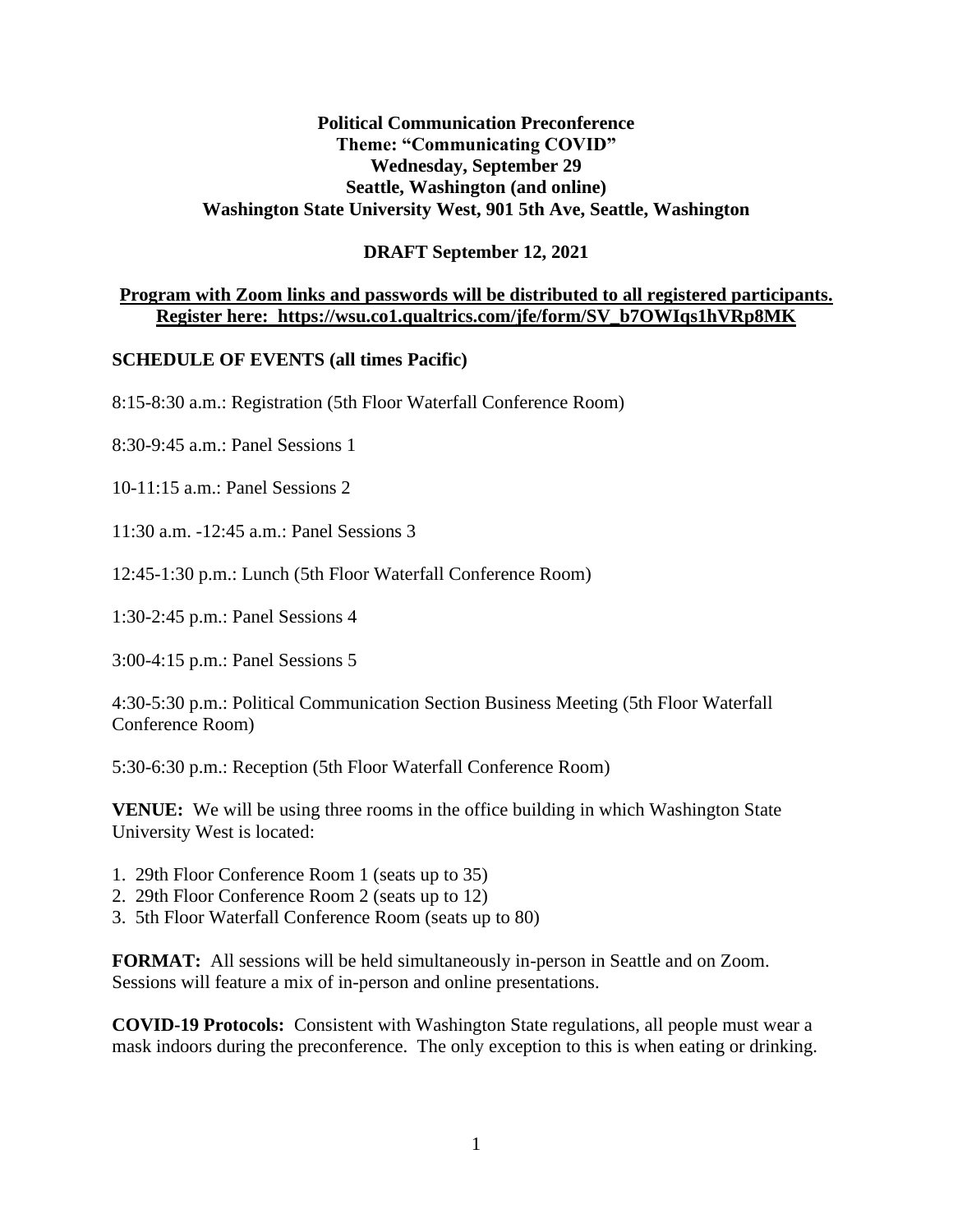**TRANSPORTATION:** The conference location is in downtown Seattle and is easily accessible via public transportation. The University Street light rail station is about 4 blocks from the conference venue. While there is parking available in the building, parking in downtown Seattle can be expensive, averaging \$20-40/day. Both the conference building and a few places nearby have early-bird rates of \$21-30 for the day if in before 9 a.m., but parking spots are limited.

#### **SCHEDULE OF EVENTS (Detailed)**

## **8:15 – 8:30 a.m. REGISTRATION**

Building is open at 8 a.m. Please enter through 5th Avenue entrance. Registration will take place by the 5th floor Waterfall Conference Room.

### **8:30-9:45 a.m.: Panel Sessions 1**

**Panel 1A: COVID-19 and Social Media (5th Floor Waterfall Conference Room) Zoom: Meeting ID: 978 6694 3201, Passcode:** 

Chair: Sumitra Badrinathan (Oxford University)

Emily Van Duyn (University of Illinois at Urbana-Champaign) and Ashley Muddiman (University of Kansas) "Politics is Personal: Self-Disclosure About Politics and COVID-19 on Facebook" (Seattle)

Sedona Chinn (University of Wisconsin-Madison) and Ariel Hasell (University of Michigan), "Social Norms, Social Media, and COVID-19 Vaccine Intentions." (Zoom)

Ryan Gallagher (Northeastern University), Larissa Doroshenko (Northeastern University, Sarah Shugars (New York University), David Lazer (Northeastern University and Harvard University) and Brooke Foucault Welles (Northeastern University), "Sustained Online Amplification of COVID-19 Elites in the United States." (Seattle)

Annelise Russell (University of Kentucky) and Tanya Gardner (University of Kentucky), "Polarized Emotional Appeals: Virtual Constituent Communication Amid a Pandemic." (Zoom)

Discussant: Jenifer Whitten-Woodring (University of Massachusetts-Lowell): jenifer\_whittenwoodring@uml.edu

**Panel 1B: Public Opinion and COVID-19 (29th Floor Conference Room 1) Zoom:**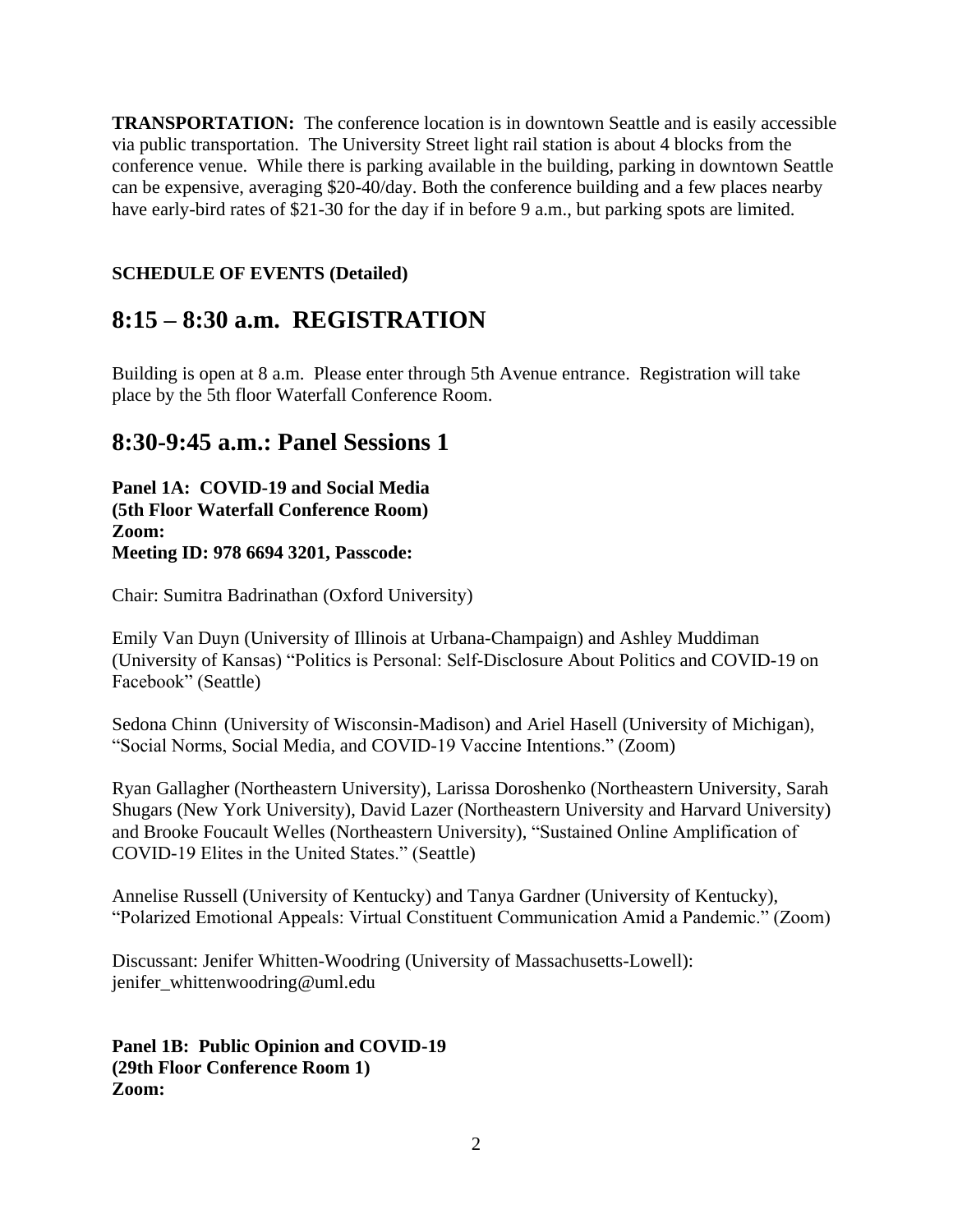#### **Meeting ID: 935 0871 1830, Passcode:**

Chair: Emre Toros (Hacettepe University)

Juan Liu, Towson University, "Hostile Media Perceptions in the Age of COVID-19: Examining Hostile Media Effect on Stigma against Marginalized Asian Communities." (Zoom)

Vince Hopkins (University of Saskatchewan), Mark Pickup (Simon Fraser University) and Scott Matthews (Memorial University), "Ambiguous COVID-19 Messaging Increases Unsafe Socializing Intentions." (Zoom)

Kylah Hedding (University of Iowa), Elise Pizzi (University of Iowa) and Kasja Dalrymple (University of Iowa) "Gotta have Faith? The influence of news sources and trust on views of government response to COVID-19." (Seattle)

Chloe Jae-Kyung Ahn (University of Pennsylvania), "How Interstate Competition Shapes Public Opinion on Border Politics: Evidence from the COVID-19 Pandemic." (Zoom)

Thomas Zerback (University of Zurich), "Extreme attitudes towards wearing masks as inhibitors of exposure to diverse arguments during the COVID-19 debate." (Zoom)

Discussant: Fernando Feitosa (McGill University): f.feitosa.ribeiro@umontreal.ca

### **10-11:15 a.m.: Panel Sessions 2**

**Panel 2A: Vaccine Hesitancy (5th Floor Waterfall Conference Room) Zoom: Meeting ID: 978 6694 3201, Passcode:** 

Chair: Dechun Zhang (Leiden University)

Aysenur Dal (Bilkent University) and Efe Tokdemir (Bilkent University), "The Role of Institutional Trust in COVID-19 Vaccine Intentions: Evidence from a Polarized Communication Context." (Zoom)

Matthew Jenkins (Gyeongsang National University), "YouTube Use and Vaccine Hesitancy in South Korea." (Seattle)

Andrew Chadwick (Loughborough University), Johannes Kaiser (Loughborough University) and Cristian Vaccari (Loughborough University), "Online Social Endorsement and Covid-19 Vaccine Hesitancy in the United Kingdom." (Zoom)

Ashley Kirzinger (Kaiser Family Foundation) and Alauna Safarpour (University of Maryland), "Incentivizing Vaccines: The Efficacy of COVID-19 Vaccination Appeals by Pre-existing Intent and the Drivers of Vaccine Resistance." (Seattle)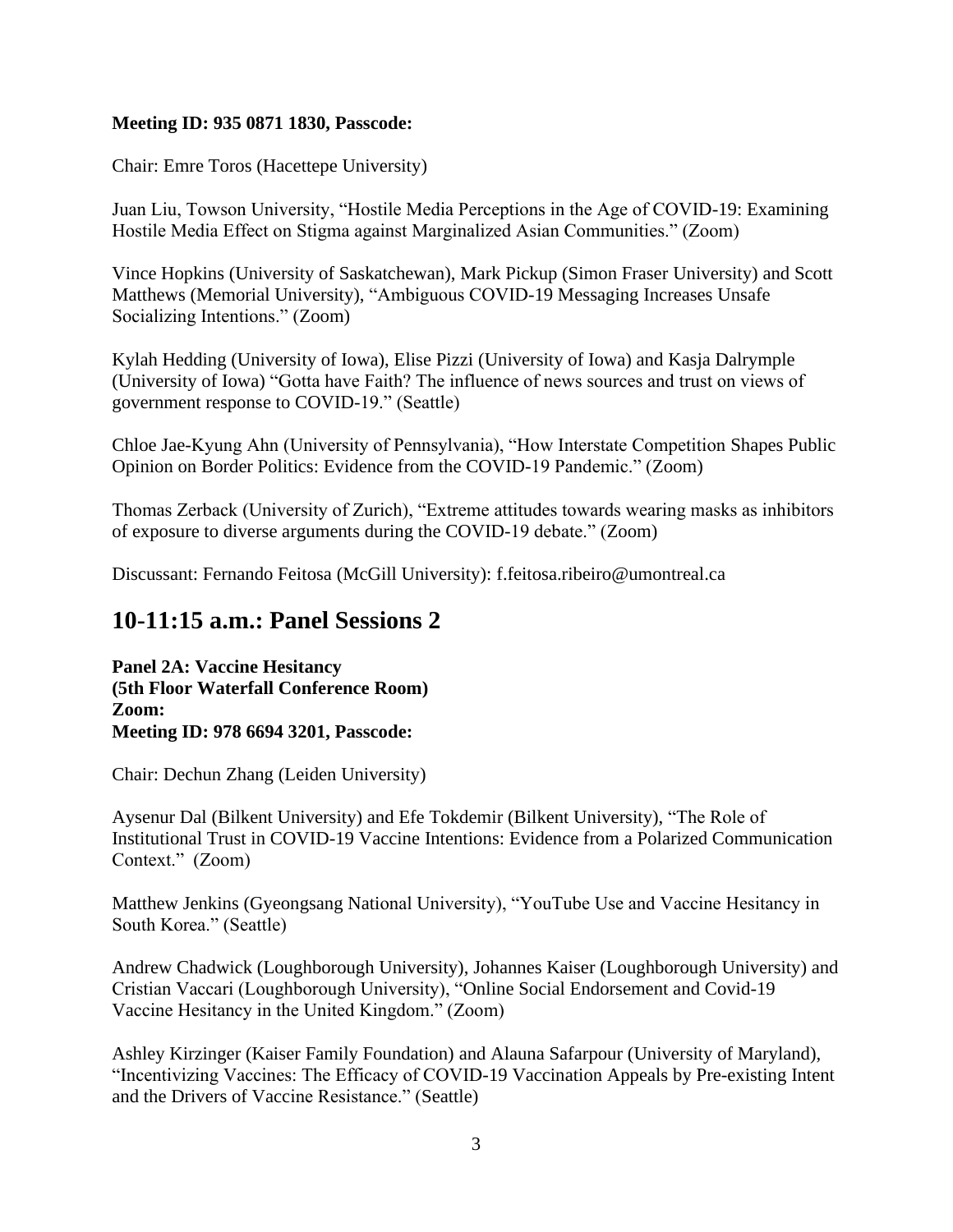Abby Jones (Rutgers University), "From Tuskegee to Blame, Framing of Vaccine Hesitancy During the Pandemic." (unsure)

Discussant: Kevin Munger (Penn State University): kevinmunger@gmail.com

#### **Panel 2B: Making the News (and Its Effects) (29th Floor Conference Room 1) Zoom: Meeting ID: 935 0871 1830, Passcode:**

Chair: Stephen Farnsworth (University of Mary Washington)

Kathleen Searles (Louisiana State University), Shannon McGregor (University of North Carolina) and Jessica Maki (Louisiana State University), "Legitimating Expertise: Expert Source Representation in the News." (Seattle)

Eedan Amit-Danhi (Hebrew University of Jerusalem), Tali Aharoni (Hebrew University of Jerusalem), Christian Baden (Hebrew University of Jerusalem), Maximilian Overbeck (Hebrew University of Jerusalem) and Keren Tenenboim-Weinblatt (Hebrew University of Jerusalem), "The Multi-directionality of Pandemic Futures: Journalistic Transformation of COVID-19 Projections in Israel, France and the US." (Zoom)

Sam Babin (University of Iowa), "Marijuana Normalization in Newspaper Coverage." (Zoom)

Fernando Feitosa (University of Montreal), Jennifer Oser (Ben-Gurion University) and Nir Grinberg (Ben-Gurion University), "Does the Identity of Those Who Share COVID-19 Information on Social Media Matter for Policy Support?." (Zoom)

Discussant: Johanna Dunaway (Texas A&M University): jdunaway@tamu.edu

**Panel 2C: COVID-19 and Trust (29th Floor Conference Room 2) Zoom: Meeting ID: 930 8114 2190, Passcode:** 

Chair: Mariana Sanchez (American University)

XingMan Wu (Wuhan University), "Pandemic Erodes Political Trust? Study on the Blogs of the COVID-19 of CCTV News." (Zoom)

Dechun Zhang (Leiden University), "Media Use, Media Trust and Nationalism in China during COVID-19 Pandemic." (Zoom)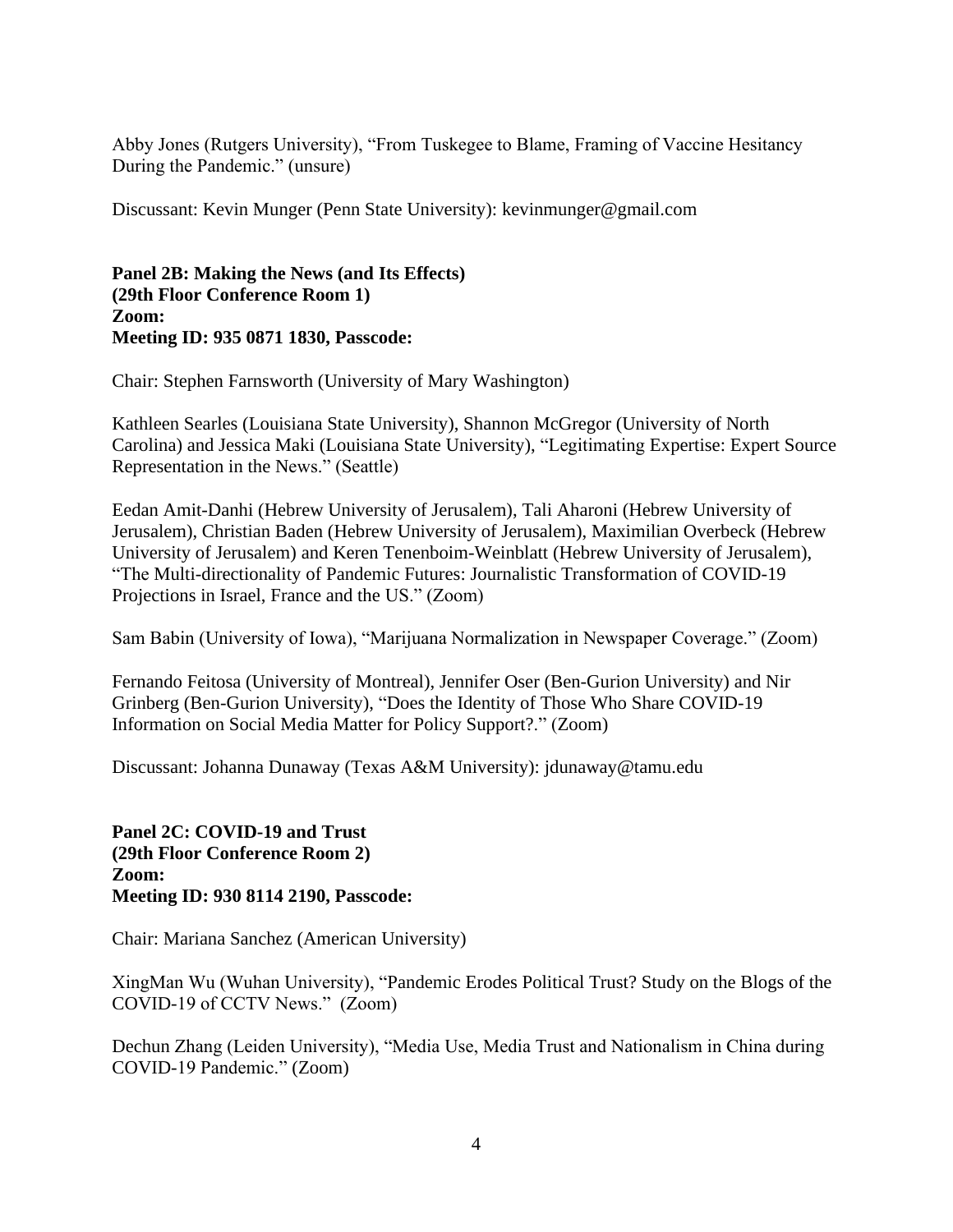Diana Owen (Georgetown University) and Samantha Rasin (Georgetown University), "Communication and Awareness of COVID-19 Relief Programs During the 2020 Presidential Election." (Zoom)

Discussant: Joshua Scacco (University of South Florida): jscacco@usf.edu

## **11:30 a.m. -12:45 a.m.: Panel Sessions 3**

**Panel 3A: Political Communication and the 2020 U.S. Elections (5th Floor Waterfall Conference Room) Zoom: Meeting ID: 978 6694 3201, Passcode:** 

Chair: Shannon McGregor (University of North Carolina)

Michael Artime (Pacific Lutheran University), That Escalated Quickly: Comment Sections in the 2016 and 2020 Presidential Elections comment sections, negativity, elections." (Seattle)

Kevin Munger(Penn State University), "Does Demand Create its Own Supply?: YouTube Politics During the 2020 Presidential Campaign." (Seattle)

Meredith Conroy (California State University, San Bernardino), Erin Cassese (University of Delaware), Dhrumil Mehta (Columbia University), Al Johri (Independent Researcher), Ciera Hammond (University of Michigan), Sean Long (University of California-Riverside) and Dominik Stecula (Colorado State University), "Mayor Pete is Smart and Elizabeth Warren is Unlikeable? A Text-As-Data Approach to Studying Media Representations of the 2020 Democratic Presidential Primary Candidates." (Seattle)

Stephen Farnsworth (University of Mary Washington), Robert Lichter (George Mason University), Farah Latif (George Mason University), Kate Seltzer (University of Maryland) and Sally Burkley (University of Mary Washington, "Winning (and Losing) on Late Night: Political Humor and the 2020 Campaign." (Zoom)

Discussant: Kim Fridkin (Arizona State University): fridkin@asu.edu

**Panel 3B: News Coverage of COVID-19 (29th Floor Conference Room 1) Zoom: Meeting ID: 935 0871 1830, Passcode:** 

Chair: Simon Chauchard (Leiden University)

Matthew Matsaganis (Rutgers University), Stelios Papathanassopoulos (National & Kapodistrian University of Athens), Ioanna Archontaki (National & Kapodistrian University of Athens),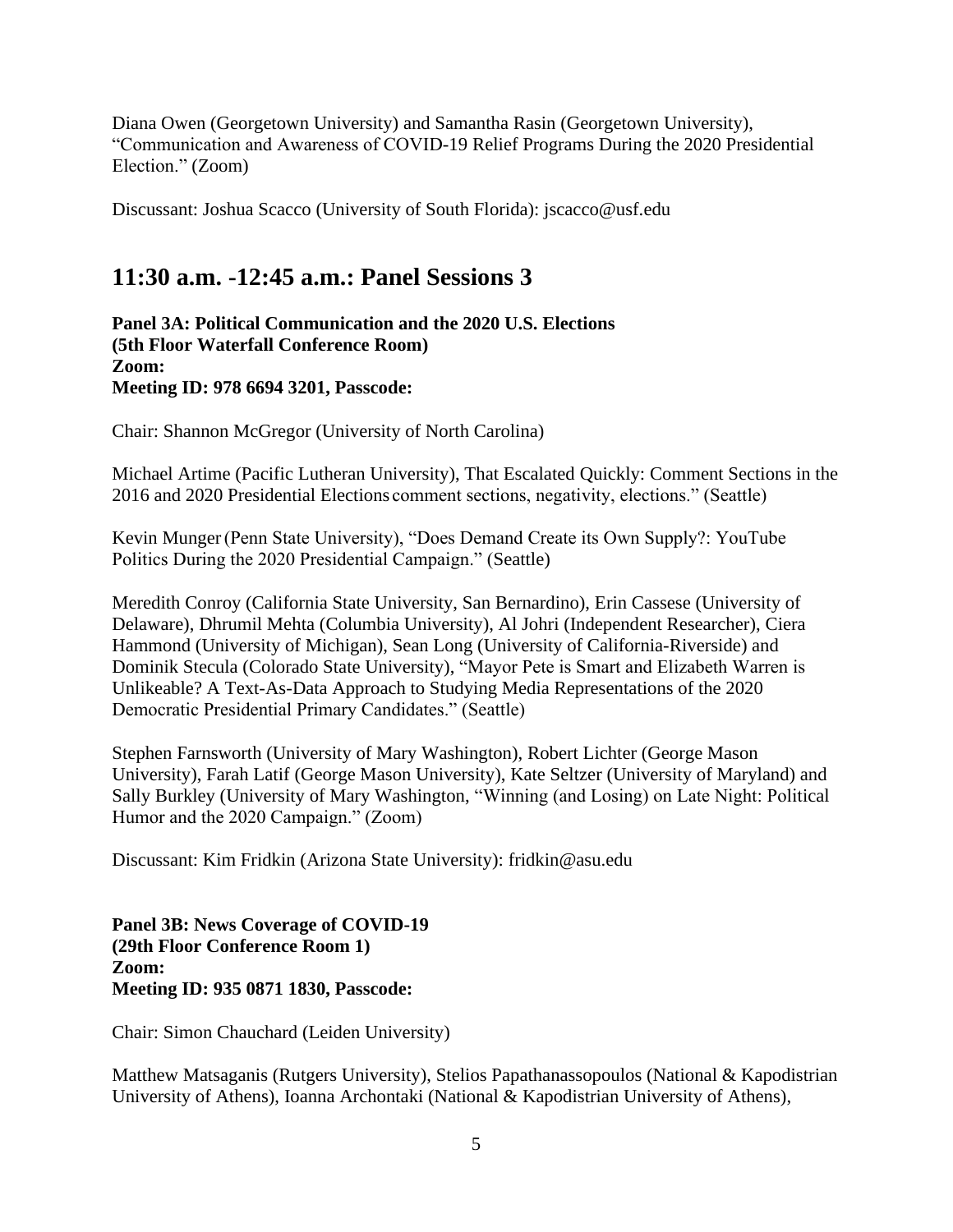Achilleas Karadimitriou (National & Kapodistrian University of Athens), Dimitris Souliots (National & Kapodistrian University of Athens) and Athina Korovesi (National & Kapodistrian University of Athens), "Media Coverage of the COVID-19 Pandemic in Greece: Manufacturing Consent in the Public Interest?" (Zoom)

Markus Neumann (Wesleyan University), Steven Moore (Wesleyan University), Pavel Oleinikov (Wesleyan University), Laura Baum (Wesleyan University), Yiwei Xu (Cornell University), Jeff Niederdeppe (Cornell University), Sarah Gollust (University of Minnesota) and Erika Franklin Fowler (Wesleyan University), "Masking or Hyping Politicization: Examining the Volume and Content of Local News Coverage of Face Coverings in the U.S. through the COVID-19 Pandemic." (Zoom)

Jay Jennings (University of Texas at Austin), Ashley Muddiman (University of Kansas), Jessica Collier (University of Texas at Austin), Yujin Kim (University of Texas at Austin), "State Leadership and COVID-19: How U.S. governors and the news that covered them changed the pandemic." (Seattle)

S. Arulselvan (Pondicherry University), "What Indian media communicated on COVID-19? A critical discourse analysis of the pandemic related narratives." (Zoom)

Discussant: Ken Rogerson (Duke University), rogerson@duke.edu

**Panel 3C: Elite Communication on COVID-19 (29th Floor Conference Room 2) Zoom: Meeting ID: 930 8114 2190, Passcode:** 

Chair: Abigail Fisher Williamson (Trinity College)

Juan S. Larrosa-Fuentes (ITESO University), Perla Blas Alvarado (ITESO University), Julia Gómez Rodríguez (ITESO University), Rocío Medina Ramírez (ITESO University), Rosalía Orozco Murillo (University of Guadalajara), María Magdalena Sofía Paláu Cardona (ITESO University), Alejandra Toxtle Tlachino (ITESO University), "Combating COVID-19 Through Public Communication: Mexico's Ministry of Health Press Conferences as a Case Study." (Zoom)

Eduardo Ryô Tamaki (Federal University of Minas Gerais) and Aline Burni (German Development Institute), "Populist Communication During the Covid-19 Pandemic: the Case of Brazil's President Bolsonaro." (Zoom)

Trang-Nhung Pham (University of Amsterdam), Anh-Phuong Tran-Mai (Victoria University of Wellington), "Communicating COVID-19: The role of Vietnamese government portal pandemic response." (Zoom)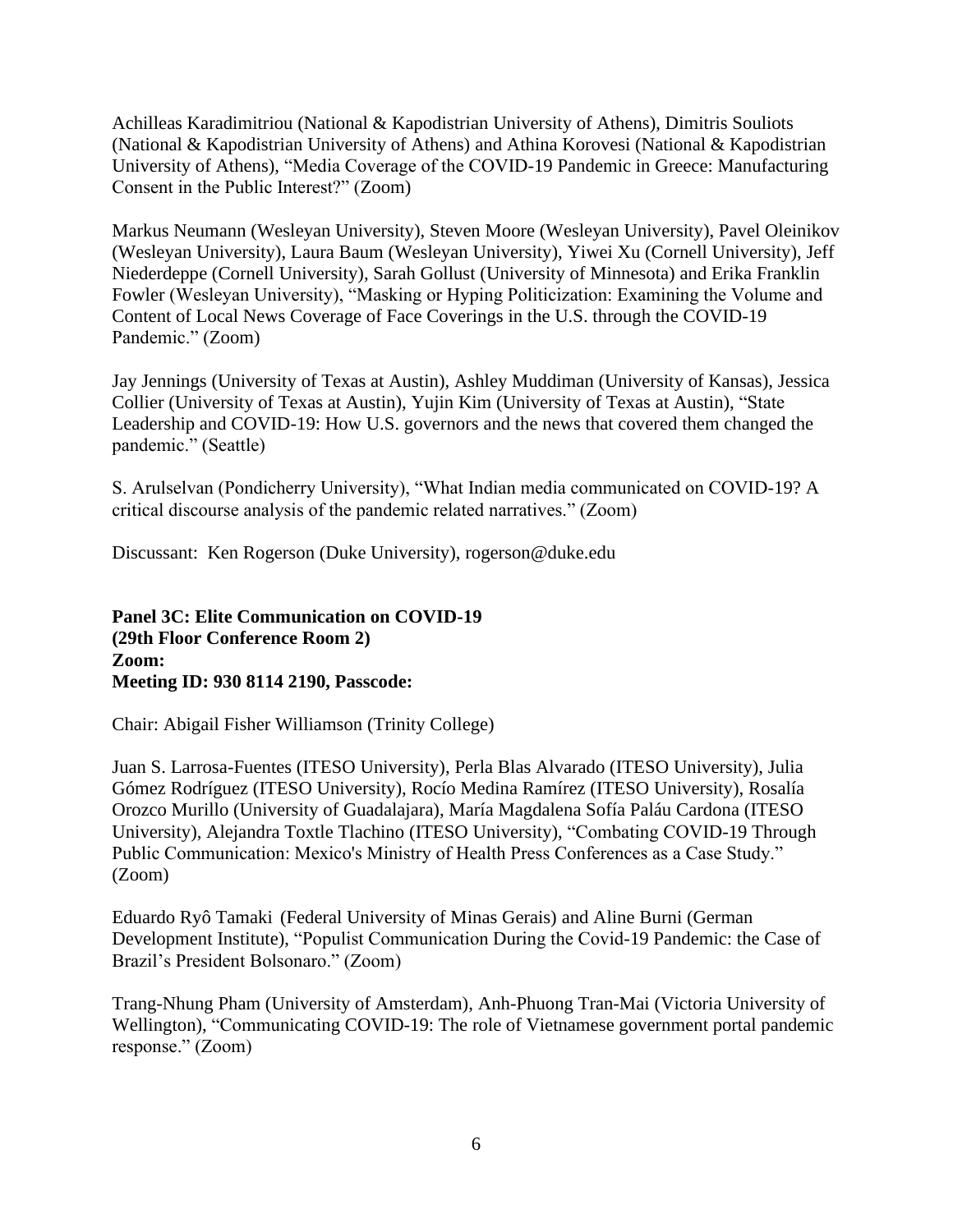Babak Bahador (George Washington University) and Curd Knupfer (Free University Berlin), "Solving COVID-19: Examining the Trump-Fox Feedback Loop during the Pandemic." (Zoom)

Discussant: Ben Epstein (DePaul University): bepstein@depaul.edu

## **12:45-1:30 p.m.: Lunch**

Lunch will be held in the 5th Floor Waterfall Conference Room

## **1:30-2:45 p.m.: Panel Sessions 4**

**Panel 4A: Framing Communications (5th Floor Waterfall Conference Room) Zoom: Meeting ID: 978 6694 3201, Passcode:** 

Chair: Matthew Matsaganis (Rutgers University)

John K. Wagner (University of New Mexico), "Seeing Past One Another: The Rise of Agenda Diversity." (Seattle)

Jill Edy (University of Oklahoma) and Tracy Adams (Bar-Ilan University), "Public Memory as Political Capital: How National Leaders Create a Usable Past." (unsure)

William Small Schulz (Princeton University), "What Would You Say? Asymmetric Ideological Code-Switching and Conformity in Political Speech." (unsure)

Dakota Park-Ozee (The University of Texas at Austin), "What Does Money Mean? Everyday Frames of Wealth and Economic Identity in U.S. Politics." (unsure)

Shannon McGregor (University of North Carolina) and Daniel Kreiss (University of North Carolina), "A Review and a Provocation: On Polarization." (Seattle)

Discussant: Erik Bucy (Texas Tech University): erik.bucy@ttu.edu

**Panel 4B: Public Health and Communication (29th Floor Conference Room 1) Zoom: Meeting ID: 935 0871 1830, Passcode:** 

Chair: Emily Van Duyn (University of Illinois at Urbana-Champaign)

Ken Rogerson (Duke University), Nima Agah (Duke University), Samia Noor (Duke University), Annabel Howell (Duke University) and Devan Desai (Duke University), "Privacy,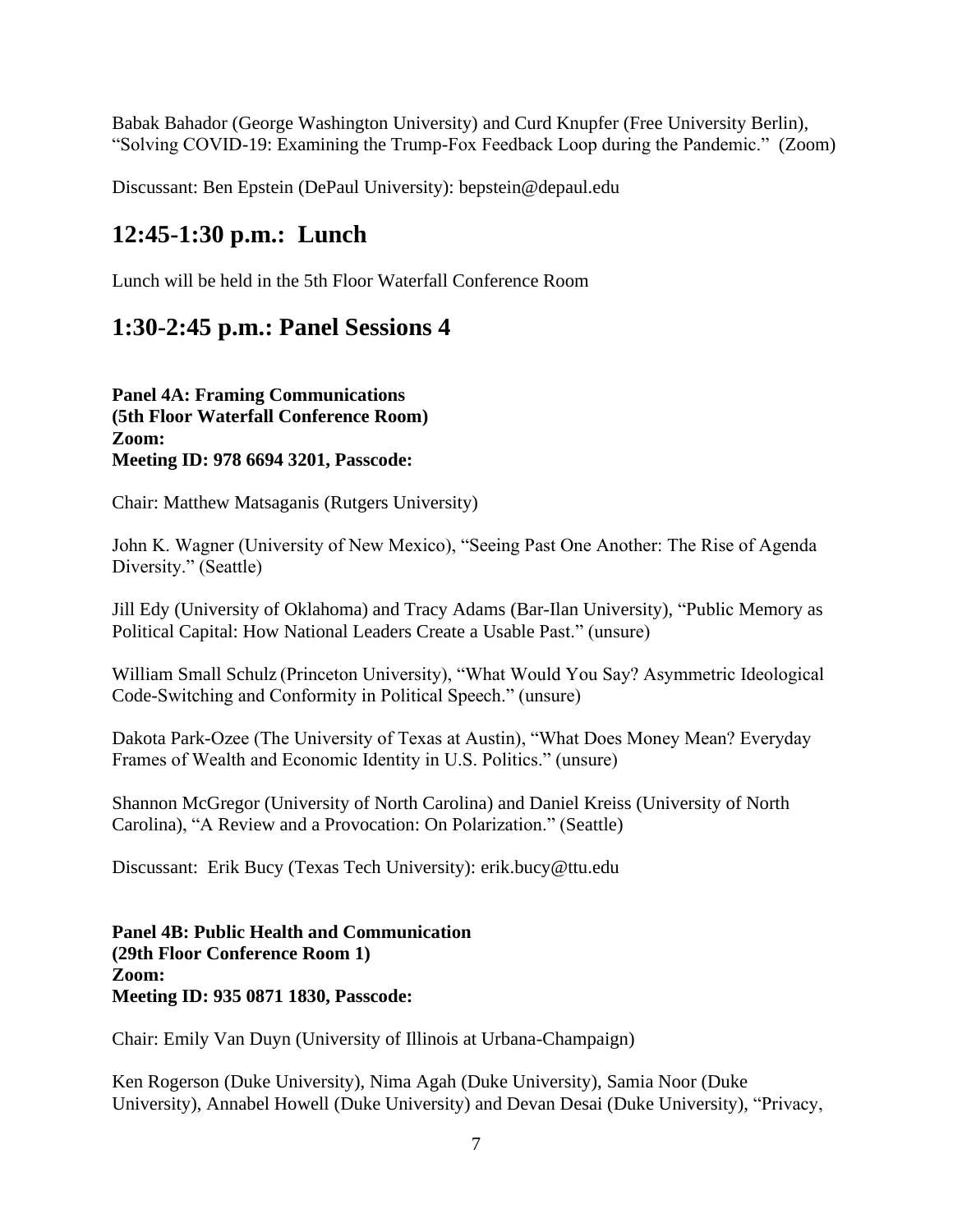Pandemics and Policy: A County Level Analysis of Contact Tracing and Citizen Information Privacy During COVID-19." (Seattle)

Muhammad Ehab Rasul (University of South Florida), "Politicized and Polarized Public Health: The Extended Parallel Processing Model (EPPM) and Risk Perceptions of COVID-19 on Twitter Messages in the US." (unsure)

Rachel Porter (University of North Carolina at Chapel Hill), "Candidate Rhetoric on the Opioid Crisis: A Modern Look at Local Issues in U.S. Elections." (Seattle)

Discussant: Terri Towner (Oakland University): Towner@oakland.edu

**Panel 4C: Global Response to COVID-19 (29th Floor Conference Room 2) Zoom: Meeting ID: 930 8114 2190, Passcode:** 

Chair: Jessica Collier (University of Texas-Austin)

Vaidas Morkevicius (Kaunas University of Technology), Vytautas Valentinavicius (Kaunas University of Technology), Giedrius Zvaliauskas (Kaunas University of Technology) and Monika Briediene (Vytautas Magnus University), "Framing Human Rights in the Debates about the COVID-19 Pandemic of the Lithuanian Parliament." (unsure)

Xinyue Chen (University of Science and Technology of China) and Yao Yao (University of Southern California), "The Dynamic Change of Interactive Nationalism: The Case of China and India during Cov-19." (Seattle)

Basak Taraktas (Bogazici University), Berk Esen (Sabanci University) and Suzan Uskudarli (Bogazici University), "Populism during the Times of the Pandemic." (Zoom)

Discussant: Fanjing Tu (University of Wisconsin): tufangjing92@gmail.com

### **3:00-4:15 p.m.: Panel Sessions 5**

**Panel 5A: Psychology and Communication (5th Floor Waterfall Conference Room) Zoom: Meeting ID: 978 6694 3201, Passcode:** 

Chair: Muhammad Ehab Rasul (University of California-Davis)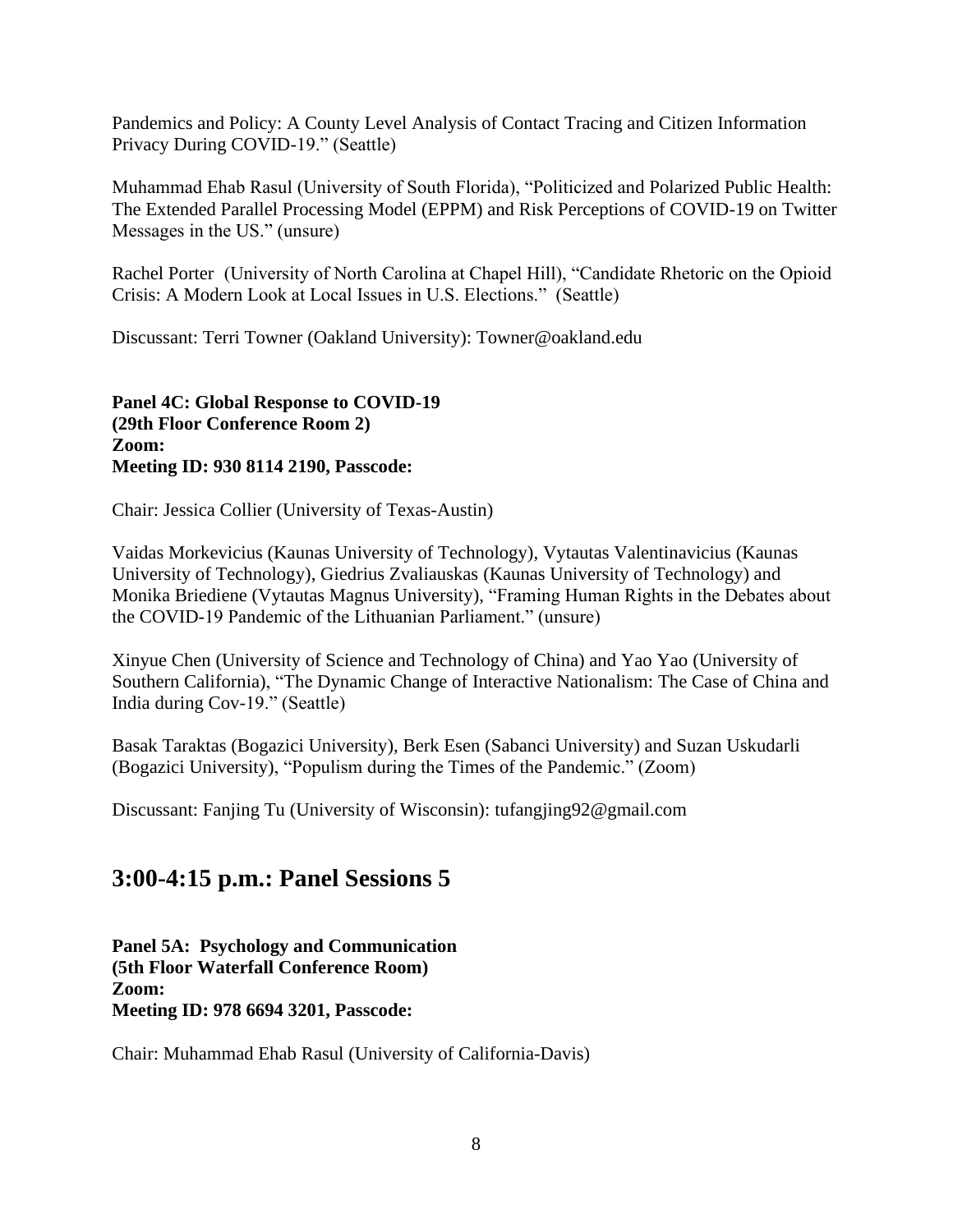Ming M. Boyer (University of Vienna), "Hate Speech as Fuel for Stereotype Polarization: Differential Effects of Online Hate Speech and Counter Speech." (Zoom)

Bridget Barrett (University of North Carolina-Chapel Hill), "When Is Political Ad Targeting Acceptable? Testing Theories of Privacy." (Seattle)

Furkan Cakmak (Washington State University) and Travis N. Ridout (Washington State University), "When Losing Matters: Emotional Response to Political Loss and News Media Choice." (Seattle)

Yifei Wang (Cornell University), "Implanted Labels: Web Searches and Global Warming Beliefs." (Zoom)

Stewart M. Coles (University of Illinois at Urbana-Champaign), "Do Partisan Differences in Fictional Television Program Ratings Relate to Moral Intuitions in Program Dialogue? A Computer-Assisted Content Analysis." (Zoom)

Discussant: Dan Myers (University of Minnesota): cdmyers@umn.edu

**Panel 5B: Misinformation and COVID-19 (29th Floor Conference Room 1) Zoom: Meeting ID: 935 0871 1830, Passcode:** 

Chair: Dakota Park-Ozee (University of Texas-Austin)

Sumitra Badrinathan (University of Pennsylvania) and Simon Chauchard (Leiden University), "Leveraging Religiosity Against COVID-19 Misinformation: An Experiment in India." (Zoom)

Raquel Recuero (Universidade Federal de Pelotas) and Felipe Bonow Soares (MIDIARS), "#Vachina: how Brazilian politicians help to spread disinformation about Covid-19 vaccines." (Zoom)

Justin Gross (University of Massachusetts, Amherst), Weiai Xu (University of Massachusetts, Amherst), Larrisa Miller (University of Massachusetts, Amherst), "Ideological Framing of Covid-19 Misinformation." (Zoom)

Nayla Fernanda Andrade Lopes (Federal University of Minas Gerais), Disinformation, Negationism and Framings of Reality during the Covid-19 Pandemic in Brazil." (Zoom)

Fanjing Tu (University of Wisconsin-Madison), "Social Media Interventions to Combat Misinformation." (unsure)

Discussant: Larissa Doroshenko (Northeastern University): l.doroshenko@northeastern.edu